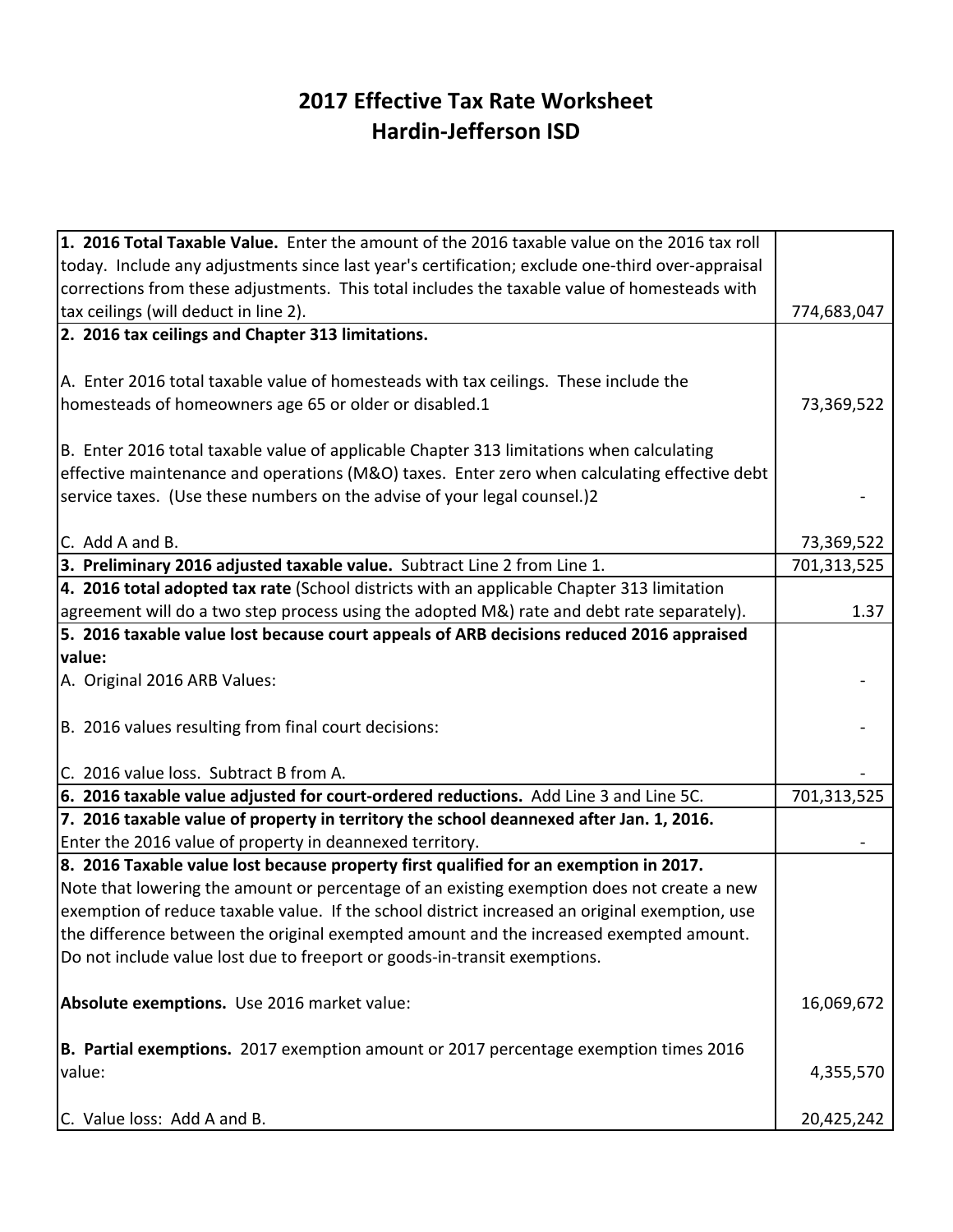| 9. 2016 taxable value lost because property first qualified for agricultural appraisal (1-d or 1-    |             |
|------------------------------------------------------------------------------------------------------|-------------|
| $ d-1 $ , timber appraisal, recreational/scenic appraisal or public access airport special appraisal |             |
| in 2016. Use only properties that qualified in 2016 for the first time; do not use properties that   |             |
| qualified in 2015.                                                                                   |             |
|                                                                                                      |             |
| A. 2016 market value:                                                                                |             |
|                                                                                                      |             |
| B. 2017 productivity or special appraised value:                                                     |             |
|                                                                                                      |             |
| C. Value loss. Subtract B from A.                                                                    |             |
| 10. Total adjustments for lost value. Add lines 7, 8C and 9C.                                        | 20,425,242  |
| 11. 2016 adjusted taxable value. Subtract Line 10 from Line 6.                                       | 680,888,283 |
| 12. Adjusted 2016 taxes. Multiply Line 4 by Line 11 and divide by \$100.                             | 9,328,169   |
| 13. Taxes refunded for years preceding tax year 2016. Enter the amount of taxes refunded by          |             |
| the district for tax years preceding tax year 2016. Types of refunds include court decisions,        |             |
| corrections and payment errors. Do not included refunds for tax year 2016. This line applies         |             |
| only to tax years preceding tax year 2016.                                                           | 13,639      |
| 14. Adjusted 2016 taxes with refunds. Add Lines 12 and 13.                                           | 9,341,808   |
| 15. Total 2017 taxable value on the 2017 certified appraisal roll today. This value includes         |             |
| only certified values and includes the total taxable value of homesteads with tax ceilings (will     |             |
| deduct in Line 17). These homesteads include homeowners age 65 or older or disabled.                 |             |
|                                                                                                      |             |
| $ A.$ Certified values only: <sup>4</sup>                                                            | 862,246,520 |
|                                                                                                      |             |
| B. Pollution control exemption: Deduct the value of property exempted for the current tax            |             |
| year for the first time as pollution control property:                                               |             |
|                                                                                                      |             |
| C. Total value. Subtract B from A.                                                                   | 862,246,520 |
| 16. Total value of properties under protest or not included on certified appraisal roll.             |             |
|                                                                                                      |             |
| A. 2017 taxable value of properties under protest. The chief appraiser certifies a list of           |             |
| properties still under ARB protest. The list shows the appraisal district's value and the            |             |
| taxpayer's claimed value, if any, or an estimate of the value if the taxpayer wins. For each of      |             |
| the properties under protest, use the lowest of these values. Enter the total value.                 |             |
|                                                                                                      |             |
| B. 2017 value of properties not under protest or included on certified appraisal roll. The           |             |
| chief appraiser gives school districts a list of those taxable properties that the chief appraiser   |             |
| knows about, but are not included at appraisal roll certification. These properties are not on       |             |
| the list of properties that are still under protest. On this list of properties, the chief appraiser |             |
| includes the market value, appraised value and exemptions for the preceding year and a               |             |
| reasonable estimate of the market value, appraised value and exemptions for the current year.        |             |
| Use the lower market, appraised or taxable value (as appropriate). Enter the total value.            |             |
| C. Total value under protest or not certified: Add A and B.                                          |             |
| 17. 2017 tax ceilings and Chapter 313 limitations.                                                   |             |
|                                                                                                      |             |
|                                                                                                      |             |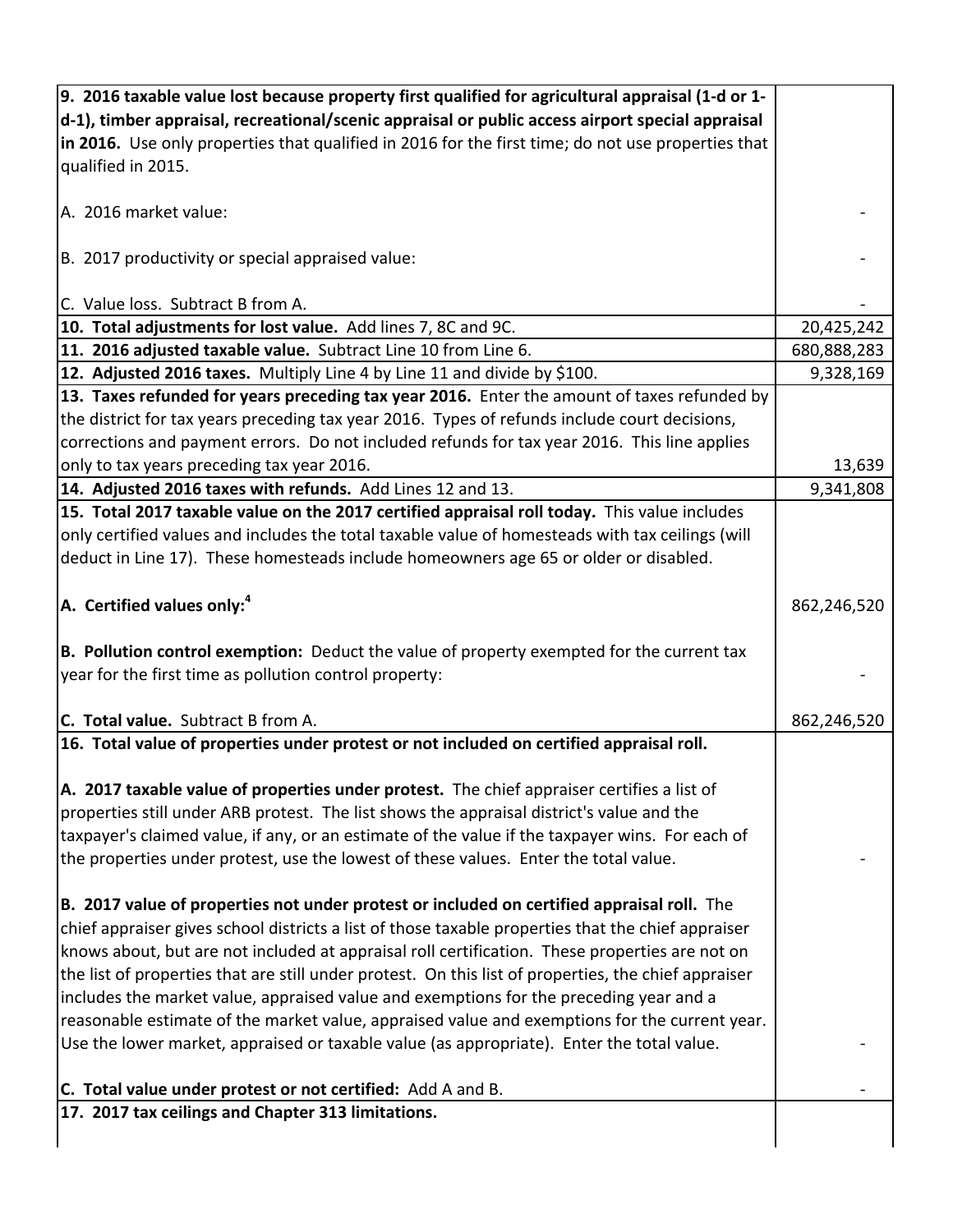| A. Enter 2017 total taxable value of homesteads with tax ceilings. These include the<br>homesteads of homeowners age 65 or older or disabled.5 | 126,127,067   |
|------------------------------------------------------------------------------------------------------------------------------------------------|---------------|
| B. Enter 2017 total taxable value of applicable Chapter 313 limitations when calculating                                                       |               |
| effective M&O taxes. Enter zero when calculating effective debt service taxes. (Use these                                                      |               |
| Inumbers on the advise of your legal counsel.)6                                                                                                |               |
|                                                                                                                                                |               |
| IC. Add A and B.                                                                                                                               | 126, 127, 067 |
| 18. 2017 total taxable value. Add Line 15C and 16C. Subtract Line 17.                                                                          | 736,119,453   |
| 19. Total 2017 taxable value of properties in territorty annexed after Jan. 1, 2016. Include                                                   |               |
| both real and personal property. Enter the 2017 value of property in territory annexed by the                                                  |               |
| school district.                                                                                                                               |               |
| 20. Total 2017 taxable value of new improvements and new personal property located in                                                          |               |
| new improvements. New means the item was not on the appraisal roll in 214. New additionsl                                                      |               |
| to existing improvements may be included if the appraised value can be determined. New                                                         |               |
| personal property in a new improvement must have been bought into the taxing unit after Jan.                                                   |               |
| 1, 2016, and be located in a new improvement.                                                                                                  | 8,102,890     |
| 21. Total adjustments to the 2017 taxable value. Add Lines 19 and 20.                                                                          | 8,102,890     |
| 22. 2017 adjusted taxable value. Subtract Line 21 from Line 18.                                                                                | 728,016,563   |
| 23. 2017 effective tax rate. Divide Line 14 by Line 22 and multiply by \$100.                                                                  | 1.28          |
| 24. 2017 effective tax rate for ISDs with Chapter 313 Limitations. Add together the effective                                                  |               |
| tax rates for M&O and debt services for those school districts that participate in an applicable                                               |               |
| Chapter 313 limitations agreement.                                                                                                             |               |

 $1$ Tex. Tax Code Section 26.012(14)

 $2$ Tex. Tax Code Section 26.012(6)

 $3$ Tex. Tax Code Section 26.04(a-1) and (c-1)

 $4$ Tex. Tax Code Section 26.012(6)

 $5$ Tex. Tax Code Section 26.012(6)(A)(i)

 ${}^{6}$ Tex. Tax Code Section 26.012(6)(A)(ii)